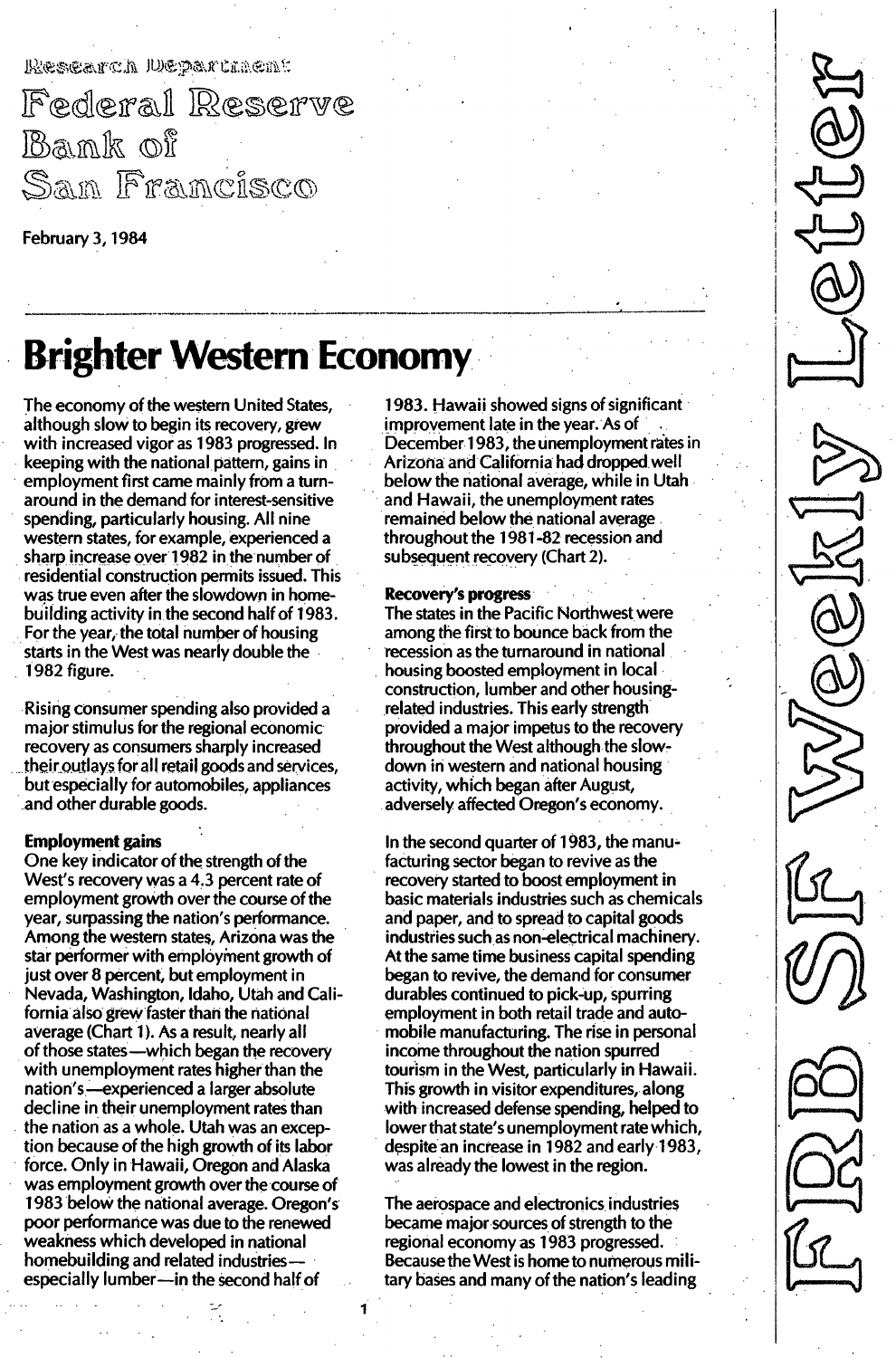## Federal Reserve  $B$ an $\mathbb k$  of San Francisco

Opinions expressed in this newsletter do not necessarily reflect the views of the management of the Federal Reserve Bank of San Francisco, or of the Board of Governors of the Federal Reserve System.

aerospace and electronic equipment manufacturing firms, the region benefitted throughout the year from the higher level of federal government defense spending. In Hawaii, this stimulus took the form of increased expenditures for military payrolls and local purchases, Other statesincluding California, Washington, Arizona and Utah-experienced an increase in the federal government's demand for aerospace equipment, including aircraft, missiles and 'space vehicles, and electronic products.

Employment in the aerospace and electronics industries accelerated in the second quarter of 1983, when business demand for electronic products picked up. Between April and December, the huge California aerospace-electronics complex added 23,000 workers to its payrolls, for example. The only exception was in Washington where the aerospace equipment industry reduced its payrolls by about 9,500 over the year. But the industry received a heavy inflow of new commercial aircraft orders after mid-year that began to arrest the decline in commercial order backlogs. As a result, at year-end, industry officials there were optimistic that continued gains in defense business would combine with growing commercial aircraft orders from the world's airlines not only to halt the aerospace industry layoffs that had been underway in that state since 1981, but to lead to increased hirings in 1984.

#### Persistent weaknesses

Despite the general strength of the region's recovery, some sectors showed unusual or persistent weakness. The'mining sector, and related primary and fabricated metals manufacturing industries, for example, comprise an important area of the Twelfth District economy that for the most part still has failed to experience significant recovery. Although the nation's automobile, housing and appliance manufacturers have increased their consumption of copper, lead and zinc, foreign producers have been boosting production in excess of worldwide demand.

As a result, western producers of those metals-located mainly in the Intermountain states-have been confronted with extremely low prices and were forced in 1 983 to operate at close to the low levels of capacity utilization reached during the 1 981 -82 recession.

In the case of gold and silver, although the demand for consumption purposes increased, speculative demand weakened because of the reduction in the U.S. inflation rate. As a result, prices for these metals fell sharply in 1983. All these influences acted .to reduce metal mining and processing industry employment in Arizona, Utah, Nevada and Idaho. The Pacific Northwest aluminum industry is the only metal industry to have experienced a significant increase in prices and operating rates, and that improvement came after mid-year.

Abundant supplies and relatively low prices for energy products reduced coal production and synthetic fuel development in Utah, while opposition to the construction of nuclear plants continued to depress uranium mining in that state. Cutbacks in oil drilling and exploration activity, caused by a drop in the world price of oil, hurt Alaska which also suffered from weakness in logging and fish processing industries.

The West's key agriculture sector also failed to experience a significant improvement in net income after several consecutive years of decline. Heavy rains and flooding at various times throughout the year seriously damaged crops, particularly in California and Utah. The federal government's payment-in-kind program also reduced the acreage of wheat, corn, rice and cotton planted. In fact, in California, farm production dropped 11 percent in 1983 to around 47 million tons, the smallest harvest since 1978.

These weather-related and governmentinduced production cutbacks helped to push prices for fruits, vegetables, cotton and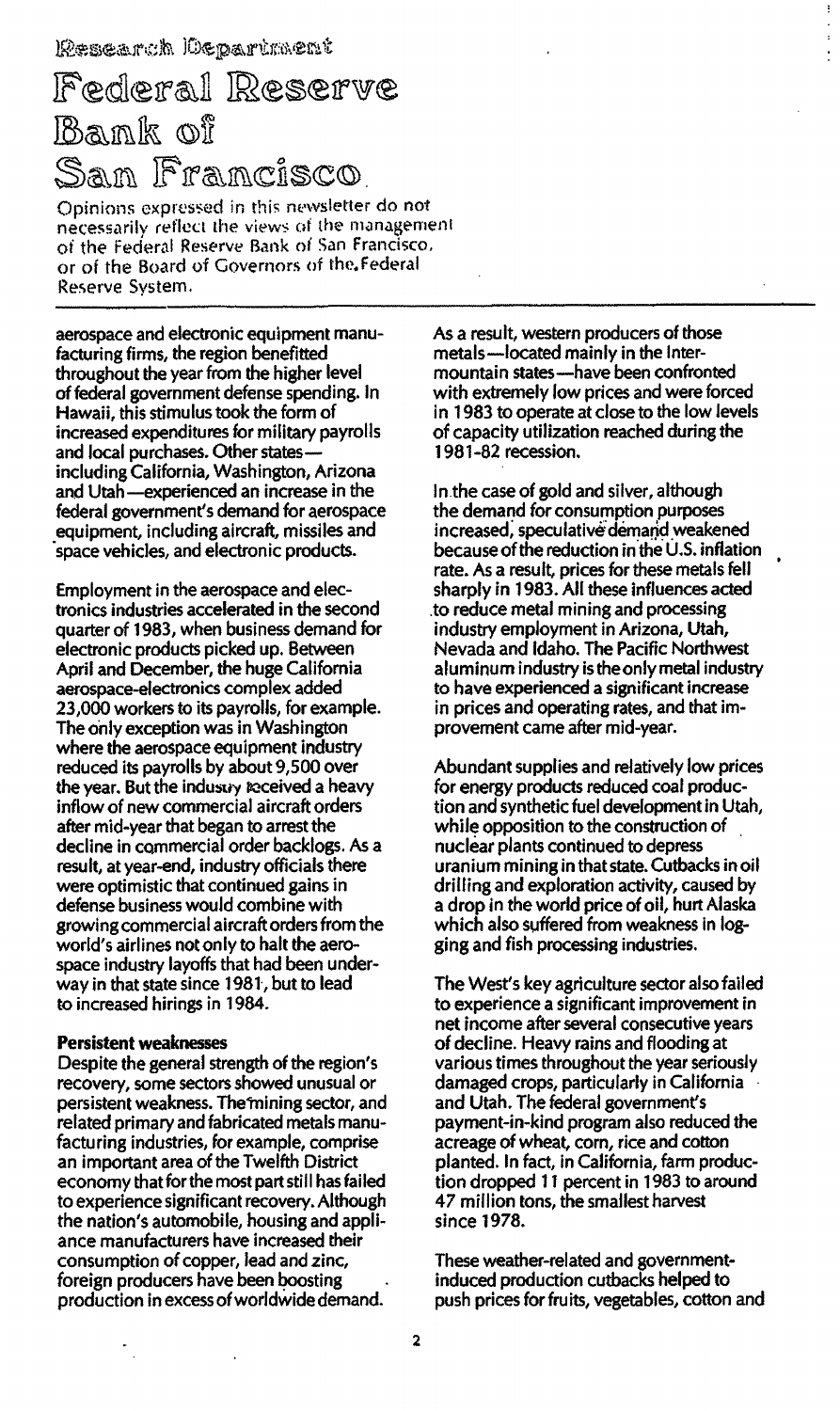grains above levels a year ago—but not high enough to offset lower production. Agricultural exports of both crops and livestock products also fell off due to the strong foreign exchange value of the dollar and weak global economies. As a result, farm cash receipts throughout the West declined in 1983, with the decline in California estimated at around 4 percent. Net farm income probably rose slightly above the level of a year earlier, but this increase was due to lower energy, interest and other operating costs and not to increased farm receipts. The continued weakness in the mining and agricultural sectors kept western rural communities depressed in comparison with metropolitan areas as 1983 drew to a close.

### The outlook

Further growth seems assured for the western economy in 1984. Increased defense and business capital spending should increase employment in the West's capital goods industries as well as those related to industrial and commercial construction. Further boosts in consumption expenditures as disposable income continues to rise should help the retail trade, service and tourist-related industries.

The farm sector, and related food processing and supplying industries, should also exper-



3

ience improvement. Producers of grains and cotton should benefit from high demand and rising prices as a result of the Midwestern drought and last year's inventory reduction. Demand and prices for fruits and vegetable crops should be up as a result of the losses sustained elsewhere in this Winter's freezes. Exports of agricultural products also may rise as foreign economies strengthen.

The huge increase in housing starts last year promises to make homebuilding less of a stimulus in 1984. Nevertheless, the sharp increase in residential building permits issued in the West in December of last year. as well as such factors as strong pent-up demand, rising incomes and the availability of a variety of mortgage instruments, suggests that housing starts in the West could rise moderately in 1984 and outperform the national pattern. Some further increase in western and national homebuilding activity this year will be a fundamental requirement for Oregon's further economic recovery because of its heavy dependence on the lumber industry. Prospects for significant recovery in the West's metal and energy mining operations are not promising given the likelihood of continued worldwide surplus supplies. On balance, however, the West should do at least as well as the nation in 1984.

**Yvonne Levv**